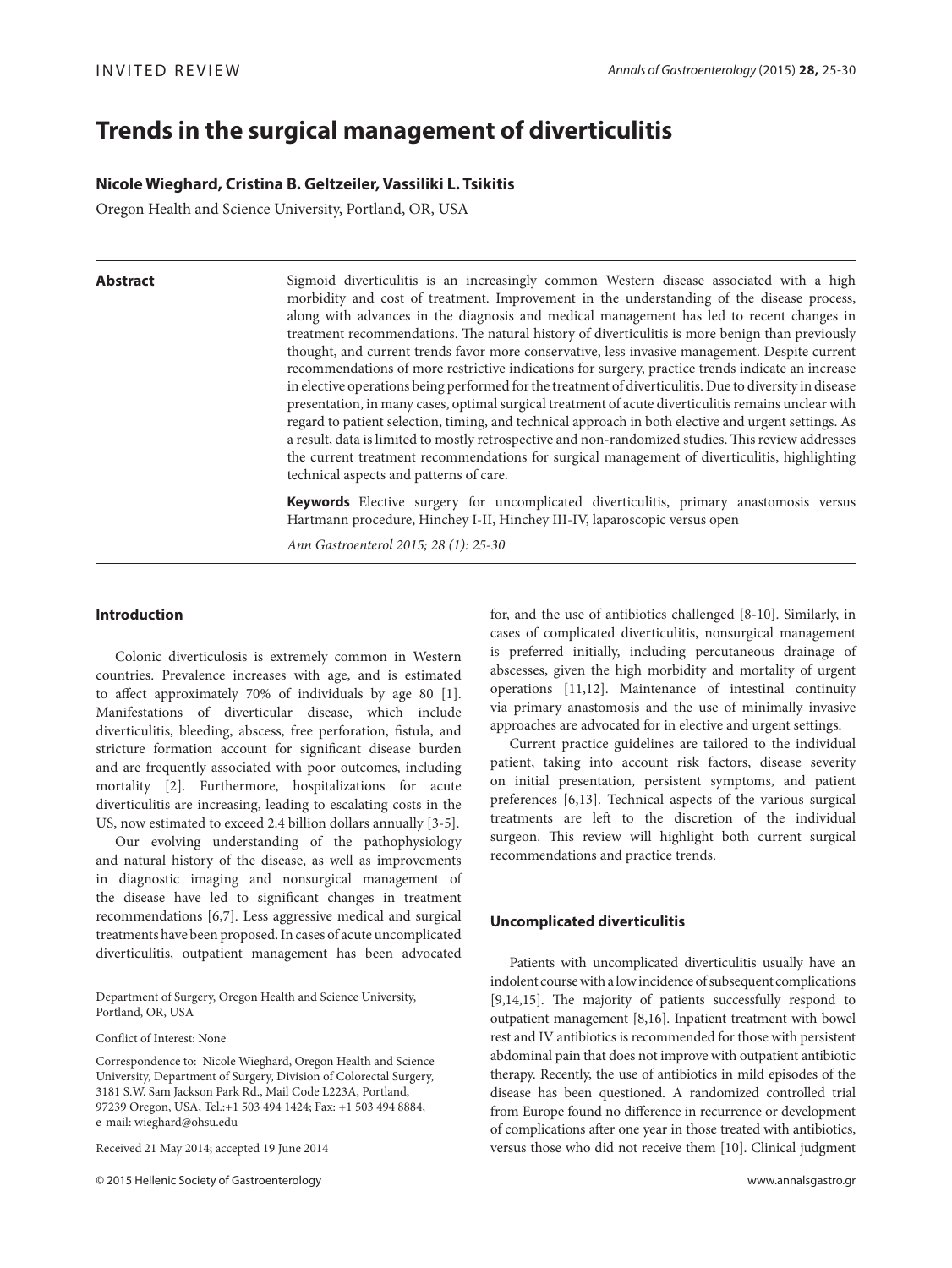remains an important aspect of managing acute diverticulitis and determining resolution of acute inflammation.

Recurrence of acute diverticulitis is lower than previously thought. It is frequently reported that about one third of all patients with acute diverticulitis will have a recurrent attack, often within one year [6,17]. Recurrence after an uncomplicated episode of diverticulitis, however, has recently been shown to be much lower, with one prospective study reporting a recurrence of only 1.7% over five years of follow up [15]. Notably, a complicated recurrence after recovery from an uncomplicated episode is very rare, a finding demonstrated in multiple studies [2,7,17].

#### **Elective surgery for uncomplicated diverticulitis**

The guidelines for elective sigmoid colectomy for uncomplicated diverticulitis have changed [6]. The decision to proceed with elective resection should no longer be based on the number of episodes or age at onset [7], and routine "prophylactic" elective colectomy is no longer recommended after an acute episode [13,18]. Studies have shown that an increasing number of episodes of acute uncomplicated diverticulitis do not increase the risk of recurrence, complications, or the need for urgent operative management [18,19]. Further, the greatest risk of free perforation is during the first episode of disease [19]. Younger patients (age of onset <50 years) do not have a more aggressive course, as previously thought [20-22]. On the contrary, a lower threshold for both elective and urgent resection has been recommended in immunocompromised patients, given the associated increased risk for failure of medical management and increased risk of recurrent disease with significant morbidity [6,23].

Despite the restricted indications for elective surgery for acute diverticulitis, multiple population-based studies have shown a large increase in the number of elective colectomies performed in the United States [3,24]. This increase is most dramatic in younger patients, aged 18-44 years [3]. This data may suggest a delay in adoption of the practice guidelines and/or may reflect the increasing incidence of acute diverticulitis.

# **Complicated diverticulitis**

Complicated diverticulitis encompasses a broad spectrum of disease presentation, ranging from small pericolic abscesses to perforation with generalized peritonitis and sepsis, as well as late complications, including fistula and stricture formation. Treatment of complicated diverticulitis in the acute setting depends on the patient's overall clinical condition and degree of peritoneal contamination and infection. The most commonly used grading system to describe the severity of complicated diverticulitis is the Hinchey classification (Table 1) [25].

It has been estimated that about 15-20% of all patients admitted with acute diverticulitis, both complicated and

| <b>Table 1 Hinchey classification</b> [25] |  |  |
|--------------------------------------------|--|--|
|--------------------------------------------|--|--|

| Hinchey classification | Description                                                         |
|------------------------|---------------------------------------------------------------------|
|                        | Colonic inflammation+pericolic<br>abscess or phlegmon (confined)    |
| Н                      | Colonic inflammation+retroperitoneal<br>or pelvic abscess (distant) |
| Ш                      | Colonic inflammation+purulent<br>peritonitis                        |
|                        | Colonic inflammation+fecal<br>peritonitis                           |

uncomplicated, will require surgical intervention during their initial admission [6,26,27]. Those with complicated diverticulitis are even more likely to require an operation during their initial hospitalization, upwards of 50% of the time [4]. Given the substantial morbidity associated with urgent colectomy for complicated diverticulitis, however, there is a trend to favor non-operative management initially. The proportion of patients undergoing urgent colectomies has decreased in recent years, from 71 to 55% [4].

#### **Hinchey I-II**

The most common presentation of complicated diverticulitis is an abscess, estimated to occur in approximately 15% of patients [6]. For small abscesses <2 cm, medical management (bowel rest and IV antibiotics) is often sufficient. For larger abscesses >5 cm, image-guided percutaneous drainage is the preferred initial treatment [6,28,29]. According to recent studies, there has been a consistent increase in patients admitted with diverticular abscesses, as well as an increase in those undergoing percutaneous drain placement [4,26].

#### **Hinchey III-IV**

The incidence of free perforation (purulent and feculent peritonitis) appears to have remained stable in recent years at around 1.5% [4]. Patients who present with sepsis and diffuse peritonitis require urgent operative intervention [6]. Two single institution studies, however, have recently suggested nonoperative management for select patients in the absence of severe sepsis [30,31].

When treated nonoperatively, complicated diverticulitis is associated with high recurrence rates, reported up to 50%. When compared to those with uncomplicated diverticulitis higher incidences of late complications including persistent symptoms, abscess, fistula and stricture have been reported [32,33]. In several studies, the severity of the initial disease presentation, based on CT findings, is directly correlated to an increased risk of recurrence and subsequent complications [28,29,32]. To further evaluate this relationship, Ambrosetti *et al* developed a CT-based severity grade and correlated this retrospectively with patient outcomes,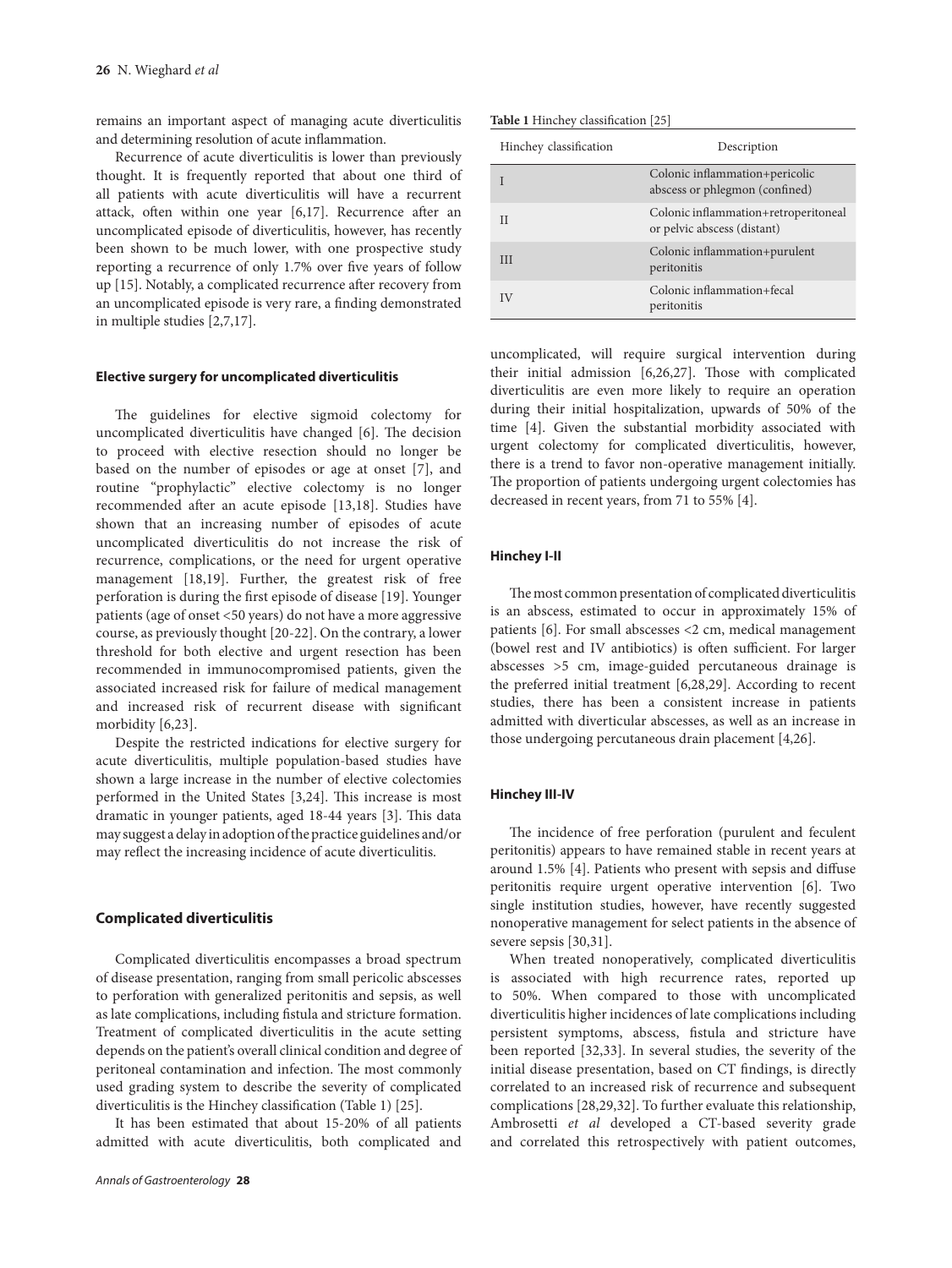elucidating the value of imaging as a prognostic indicator to guide management [29]. A "severe grade" on CT, which included evidence of abscess, extraluminal air, or extraluminal contrast was statistically predictive of medical treatment failure in the acute phase, and for increased risk of recurrence or additional complications after successful nonoperative management [29].

Location and size of the abscess on presentation also contributed to the risk of recurrence and failure of nonoperative treatment [17,28]. In a prospective study of 73 patients with diverticular abscesses, pelvic abscesses were associated with worse outcomes when compared to mesocolic abscesses [34]. In a retrospective study of 218 patients undergoing percutaneous drainage, a larger abscess, defined as size greater than 5 cm, was also significantly associated with higher recurrence rates [35].

Controversy exists as to whether or not elective colon resection after successful nonoperative management of complicated diverticulitis is necessary. This notion is supported by the fact that observation after percutaneous drainage appears to be safe in selected patients [35].

According to the American Society of Colon and Rectal Surgeons (ASCRS) practice parameters, elective colon resection should typically be advised after a complicated episode is initially treated nonoperatively, due to the high incidence of medical treatment failure, recurrence, and late complications [6]. In addition, patients with fistula formation or stricturing disease are recommended for resection. A summary of recommendations from the ASCRS Practice Parameters for Sigmoid Diverticulitis and the Association of Coloproctology of Great Britain and Ireland (ACPGBI) Position Statement on Elective Resection for Diverticulitis are presented in Table 2 [6,13].

#### **Technical aspects of surgical management**

#### **Primary anastomosis versus Hartmann procedure (HP)**

Options for definitive surgery involve resection of the affected colon with or without anastomosis. The two-stage approach, commonly called HP, refers to sigmoid colectomy with end colostomy and later colostomy reversal. HP became the standard procedure for perforated diverticulitis in the 1980s [36]. It is associated with a high morbidity and mortality, as well as a high rate of non-reversed colostomies, reported up to 55% [11,12]. Surgical management, therefore, has evolved away from HP to establishing intestinal continuity, via sigmoid colectomy and primary anastomosis (PA), with or without protective diverting loop ileostomy (DLI). This is often constructed in the presence of abscess or free perforation.

The surgical resection margin should extend proximally to compliant bowel (does not need to be free of diverticula) and distally to the upper rectum (where the taeniae coli coalesce). An adequate distal margin is the most important factor in determining recurrence after resection [6]. Recurrence risk with colocolonic anastomosis is up to four times higher than that of colorectal anastomosis [37]. Some have advocated for routine splenic flexure mobilization to facilitate tensionfree anastomosis [13]. We believe, however, the need for this is determined intra-operatively, based on the patient bodyhabitus and length of colon resected.

The vast majority of elective resections, approximately 95%, are performed with PA [24]. Although historically, HP has been the procedure of choice in the urgent setting, retrospective studies comparing HP to PA with or without DLI have shown similar short-term outcomes (including mortality and postoperative infections) [38-42]. A systematic review concluded that the overall morbidity and mortality were higher for HP than for PA, suggesting that PA with or without proximal DLI is safe in patients with diverticular peritonitis [11]. Patient selection remains an important component. In most of these studies, the patients selected for PA were younger, with lower Hinchey scores [38]. In a trial by Oberkofler *et al*, which randomized 62 patients to PA with DLI versus HP found similar mortality and complication rates, only 58% of the patients who underwent HP, however, had future reversal of their stoma [43]. Furthermore, colostomy use has been associated with higher comorbidities [3]. Concordant with recommendations from the literature, recent data has shown that the use of primary anastomosis in the acute setting is increasing [24].

The current body of evidence suggests that primary anastomosis can and should be performed in patients with acute complicated diverticulitis, conditions permitting. Ultimately, this decision is left to the judgment of the surgeon, taking into account the clinical status of the patient including comorbidities, health of the remaining intestine, and extent of peritoneal contamination.

#### **Approach to colon resection: laparoscopic versus open**

**Elective setting:** The laparoscopic approach has been shown to have several advantages over open surgery, including lower mortality and postoperative complication rates, shorter hospital stays, and lower overall cost [44-48]. In the Sigma trial, which randomized 100 patients to laparoscopic vs open colectomy in the elective setting, the laparoscopic group had fewer major complications, though in long-term follow up, there were no differences between the two groups [49,50]. Two additional small-randomized trials failed to show a significant difference in outcomes, but these studies were underpowered and had difficulty with enrollment due to patients' preference for laparoscopic surgery [51,52].

Overall, the number of laparoscopic colectomies performed for diverticular disease has been increasing, but remains lower than anticipated, with less than half of colectomies for diverticulitis being attempted laparoscopically [47,48].

**Urgent setting:** The role of laparoscopy in the urgent setting is incompletely evaluated [13]. In a small retrospective study, emergent laparoscopic surgery for patients with complicated diverticular disease was associated with decreased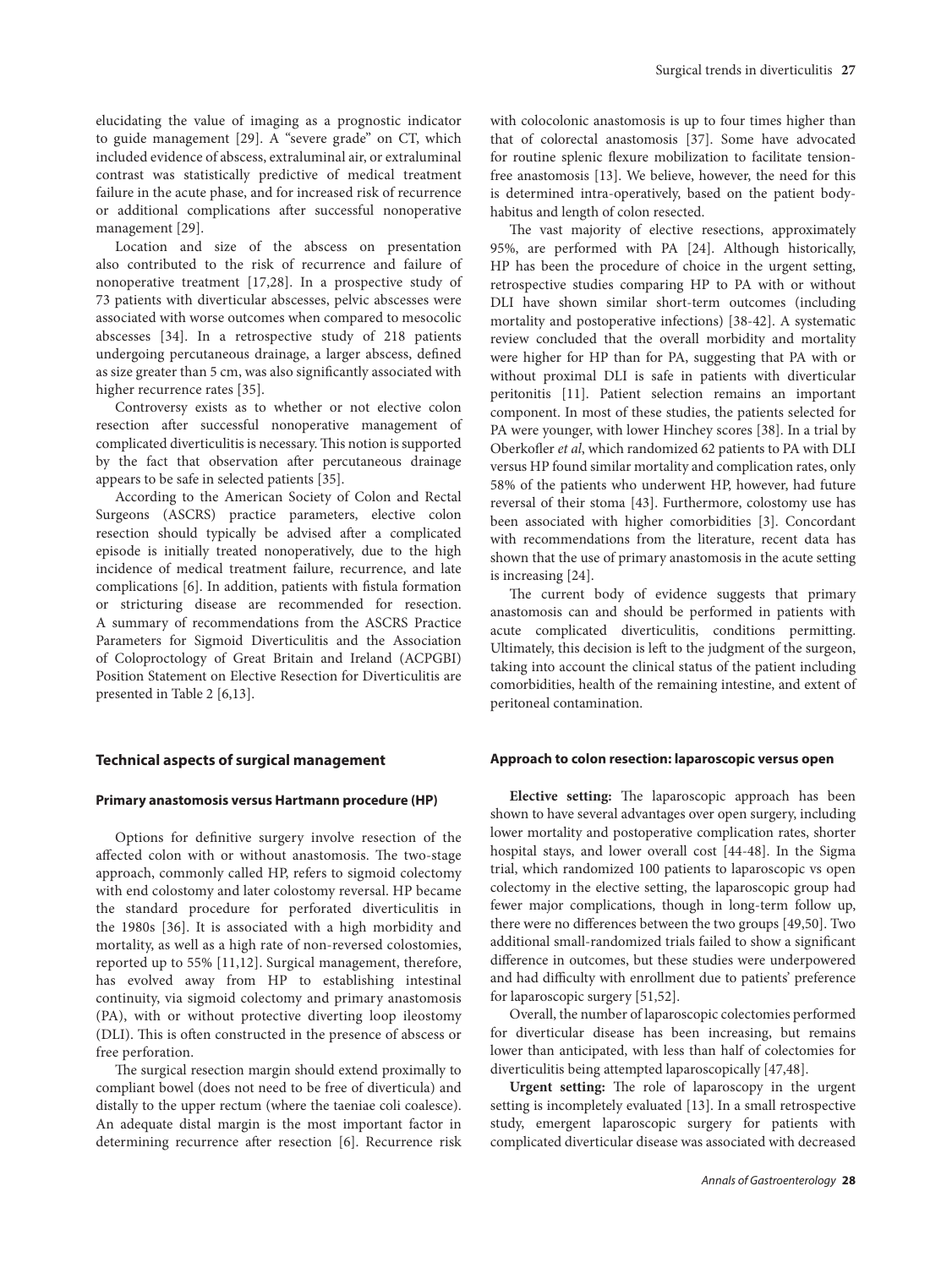# **Table 2** Comparison of published surgical treatment recommendations

| Considerations                                                | ASCRS practice parameters <sup>a</sup><br>Grade (Level)                                                                                                                                                                                | ACPGBI position statement <sup>b</sup><br>Grade (Level)                                                                                                                                                                                            |
|---------------------------------------------------------------|----------------------------------------------------------------------------------------------------------------------------------------------------------------------------------------------------------------------------------------|----------------------------------------------------------------------------------------------------------------------------------------------------------------------------------------------------------------------------------------------------|
| Diagnostic imaging                                            |                                                                                                                                                                                                                                        |                                                                                                                                                                                                                                                    |
| <b>CT</b>                                                     | CT is the most appropriate imaging modality in<br>suspected diverticulitis<br>A (III)                                                                                                                                                  | CT or ultrasound should be done during the acute<br>presentation of diverticulitis<br>C(IIb)                                                                                                                                                       |
| Colonoscopy                                                   | After resolution of an initial acute episode, the<br>colon should be adequately evaluated to confirm the<br>diagnosis<br>D(V)                                                                                                          | Investigation of the colon by endoscopy or barium<br>enema after acute attack is mandatory (to rule out<br>alternative diagnoses or second pathologies)<br>C(NR)                                                                                   |
| Urgent surgery                                                |                                                                                                                                                                                                                                        |                                                                                                                                                                                                                                                    |
| Indications                                                   | Urgent colectomy for those with diffuse peritonitis<br>or those who fail nonoperative management of acute<br>diverticulitis B (III)                                                                                                    | Not addressed                                                                                                                                                                                                                                      |
| <b>Elective Surgery</b>                                       |                                                                                                                                                                                                                                        |                                                                                                                                                                                                                                                    |
| Indications (after<br>recovery from acute<br>episode)         | Decision to recommend elective sigmoid colectomy<br>after recovery from acute diverticulitis should be<br>made on a case by case basis B (III)                                                                                         | Decision on elective resection should be made<br>on an individual basis after assessment of the<br>particular circumstances of the patient C (III)                                                                                                 |
| After acute<br>complicated episode                            | Elective colon resection should typically be advised<br>if an episode of complicated diverticulitis is treated<br>nonoperatively<br>B(III)                                                                                             | Not addressed                                                                                                                                                                                                                                      |
| Recurrent disease/<br>Chronic symptoms                        | Decision to recommend surgery should be<br>influenced by whether there are persistent symptoms<br>after acute episode NR                                                                                                               | Not addressed                                                                                                                                                                                                                                      |
| Patient Age                                                   | No clear consensus regarding whether younger<br>patients treated for diverticulitis are at increased risk<br>of complications or recurrent attacks<br>They may have higher cumulative risk for recurrence<br>NR                        | No clear evidence that younger patients exhibit a<br>more aggressive form of the disease<br>Little evidence to support a different management<br>strategy in young patients<br>C(III)                                                              |
| Comorbid disease                                              | Lower threshold for immunosuppressed or<br>immunocompromised patients for urgent or elective<br>surgery NR                                                                                                                             | Not addressed                                                                                                                                                                                                                                      |
| <b>Technical Factors</b>                                      |                                                                                                                                                                                                                                        |                                                                                                                                                                                                                                                    |
| Hartmanns<br>Procedure (HP) vs<br>Primary<br>Anastomosis (PA) | PA might be performed depending on status<br>of patient and severity of intraabdominal<br>contamination (Hinchey classification)<br>Precise role & relative safety of PA especially without<br>proximal diversion remains unsettled NR | Not addressed                                                                                                                                                                                                                                      |
| Laparoscopic vs<br>Open approach                              | When a colectomy for diverticular disease is<br>performed, a laparoscopic approach is appropriate in<br>selected patients<br>A (III)                                                                                                   | Laparoscopic resection of uncomplicated<br>diverticulitis confers benefits to patients compared<br>to open and should be offered A (I)<br>Laparoscopic approach is appropriate for<br>complicated diverticulitis in the elective setting<br>D(III) |
| Laparoscopic Lavage                                           | Not addressed                                                                                                                                                                                                                          | May be an alternative to resection in the acute<br>setting for some patients, it is not certain whether it<br>is an acute alternative to delayed resection C (IIb)                                                                                 |
| <b>Resection Margins</b>                                      | Resection should be carried proximally to compliant<br>bowel and extend distally to the upper rectum<br>B (III)                                                                                                                        | Should involve resection to soft compliant bowel<br>proximally with anastomosis onto the rectum<br>The splenic flexure should be mobilized routinely<br>for diverticular disease resections C (IIb)                                                |

Grade of Recommendation and Level of Evidence from the original articles, "The practice parameters from the ASCR are from the article by Rafferty *et al* [6],  $\forall$ The position statement from the ACPGBI are from the articl

*ASCRS, American Society of Colon and Rectal Surgeons; ACPGBI, Association of Coloproctology of Great Britain and Ireland; CT, computed tomography; NR, not reported (in original article); vs, versus*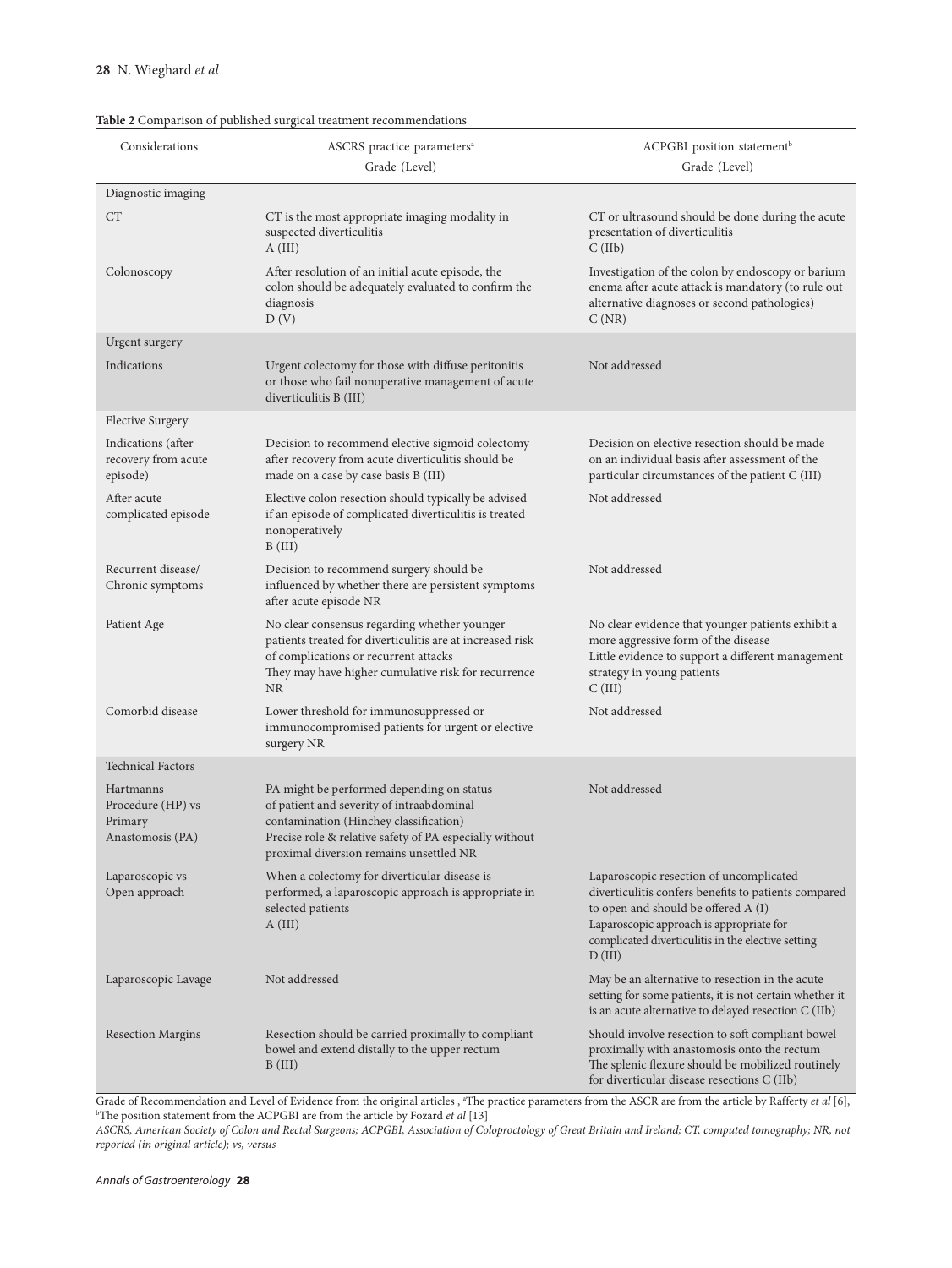morbidity and a shorter length of stay, when compared to open procedures [53].

A laparoscopic HP has been proposed as a way to reduce the postoperative complications and expedite recovery. This has not been shown, however, to reduce postoperative morbidity and mortality after controlling for confounding variables and is therefore not currently recommended [54]. Overall, laparoscopic approach for one or two stage procedures is infrequently performed in the urgent setting and is reported in only 3.4-6% of all procedures [24,40].

#### **Laparoscopic lavage**

Current consensus holds that there is insufficient evidence to recommend laparoscopic lavage as an alternative to resection [6,7]. Laparoscopic lavage has been proposed as an alternative management strategy in patients with peritonitis in order to control contamination and bridge these patients to elective resection with primary anastomosis at a later date [55-58]. Small observational studies have shown fewer complications in patients with diverticulitis undergoing laparoscopic lavage versus primary resection. The patients selected for laparoscopic lavage were healthier with lower Hinchey grades. As a result, substantial selection bias confounds the generalizability of these results [55-58]. Anticipated future randomized trials may help clarify the role for laparoscopic lavage [59-62].

# **Concluding remarks**

Overall, the surgical management of diverticular disease has evolved with current goals of maintaining intestinal continuity, using a laparoscopic approach, and controlling infection acutely to bridge patients to later one-stage procedures. Patient selection remains paramount to the surgical decisionmaking process and treatment plans should be individualized according to the needs of the patient.

## **Acknowledgment**

The authors would like to thank Mary Kwatkosky-Lawlor for her assistance with the review process and the preparation of the bibliography.

#### **References**

- 1. Everhart JE, Ruhl CE. Burden of digestive disease in the United States Part II: Lower Gastrointestinal Diseases. *Gastroenterology* 2009;**136**:741-754.
- 2. Humes DJ, West J. Role of acute diverticulitis in the development of complicated colonic diverticular disease and 1-year mortality after diagnosis in the UK: population-based cohort. *Gut* 2012;**61**:95-100.
- 3. Etzioni DA, Mack TM, Beart RW Jr, Kaiser AM. Diverticulitis in the United States: 1998-2005. Changing patterns of disease and treatment. *Ann Surg* 2009;**249**:210-217.
- 4. Ricciardi R, Baxter NN, Read TE, Marcello PW, Hall J, Roberts PL. Is the decline in surgical treatment for diverticulitis associated with an increase in complicated diverticulitis? *Dis Colon Rectum* 2009;**52**:1558-1563.
- 5. Kozack LJ, DeFrances CJ, Hall MJ. National hospital discharge survey: 2004 annual summary with detailed diagnosis and procedure data. *Vital Health Stat 13* 2006;**162**:1-209.
- 6. Rafferty J, Shellito P, Hyman NH, Buie WD, Standards Committee of the American Society of Colon and Rectal Surgeons. Practice parameters for sigmoid diverticulitis. *Dis Colon Rectum*  2006;**49**:939-944.
- 7. Regenbogen SE, Hardiman KM, Hendren S, Morris AM. Surgery for diverticulitis in the 21st Century: a systematic review. *JAMA Surg* 2014;**149**:292-303.
- 8. Biondo S, Golda T, Kreisler R, et al. Outpatient versus hospital management for uncomplicated diverticulitis: a prospective, multicenter randomized clinical trial (DIVER Trial). *Ann Surg* 2014;**259**:38-44.
- 9. Alonso S, Pera M, Pares S, et al. Outpatient treatment of patients with uncomplicated acute diverticulitis. *Colorectal Dis* 2010;**12**:278-282.
- 10. Chabok A, Pahlman L, Hjern F, Haapaniemi S, Smedh K; AVOD Study Group. Randomized clinical trial of antibiotics in acute uncomplicated diverticulitis. *Br J Surg* 2012;**99**:532-539.
- 11. Salem L, Flum DR. Primary anastomosis or Hartmann's for patients with diverticular peritonitis? A systematic review. *Dis Colon Rectum* 2004;**47**:1953-1964.
- 12. Vermeulen J, Coene PP, Van Hout NM, et al. Restoration of bowel continuity after surgery for acute perforated diverticulitis: should Hartmann's procedure be considered a one-stage procedure? *Colorectal Dis* 2009;**11**:619-624.
- 13. Fozard, JB, Armitage NC, Schofield JB, Jones, OM. ACPGBI position statement on elective resection for diverticulitis. *Colorectal Dis* 2011;**13**(Suppl. 3):I-II.
- 14. Morris AM, Regenbogen SE, Hardiman KM, Hendren S. Sigmoid diverticulitis: a systematic review. *JAMA Surg* 2014;**311**:287-297.
- 15. Salem TA, Molloy RG, O'Dwyer PJ. Prospective, five-year followup study of patients with symptomatic uncomplicated diverticular disease. *Dis Colon Rectum* 2007;**50**:1-5.
- 16. Etzioni DA, Chiu VY, Cannom RR, Burchette RJ, Haigh PI, Abbas, MA. Outpatient treatment of acute diverticulitis: rates and predictors of failure. *Dis Colon Rectum* 2010;**53**:861-865.
- 17. Hall JF, Roberts PL, Ricciardi et al. Long-term follow-up after an initial episode of diverticulitis: what are the predictors of recurrence? *Dis Colon Rectum* 2011;**54**:283-288.
- 18. Broderick-Villa G, Burchette RJ, Collins JC, Abbas MA, Haigh PI. Hospitalization for acute diverticulitis does not mandate routine elective colectomy. *Arch Surg* 2005;**140**:576-583.
- 19. Ritz JP, Lehmann KS, Frericks B, Stroux A, Buhr HJ, Holmer C. Outcome of patients with acute diverticulitis: Multivariate analysis of risk factors for free perforation. *Surgery* 2011;**149**:606-613.
- 20. Hjern F, Josephson T, Altman D, Holmstrom, Johansson C. Outcome of younger patients with acute diverticulitis. *Br J Surg* 2008;**95**:758-764.
- 21. Lopez-Borao J, Kreisler E, Millan M, et al. Impact of age on recurrence and severity of left colonic diverticulitis. *Colorectal Dis* 2012;**14**:e407-412.
- 22. Ritz JP, Lehmann KS, Stroux A, Buhr HJ, Holmer C. Sigmoid diverticulitis in young patients: a more aggressive disease than in older patients? *J Gastrointest Surg* 2011;**15**:667-674.
- 23. Yoo PS, Garg R, Salamone LF, Floch MH, Rosenthal R, Longo WE. Medical comorbidities predict the need for